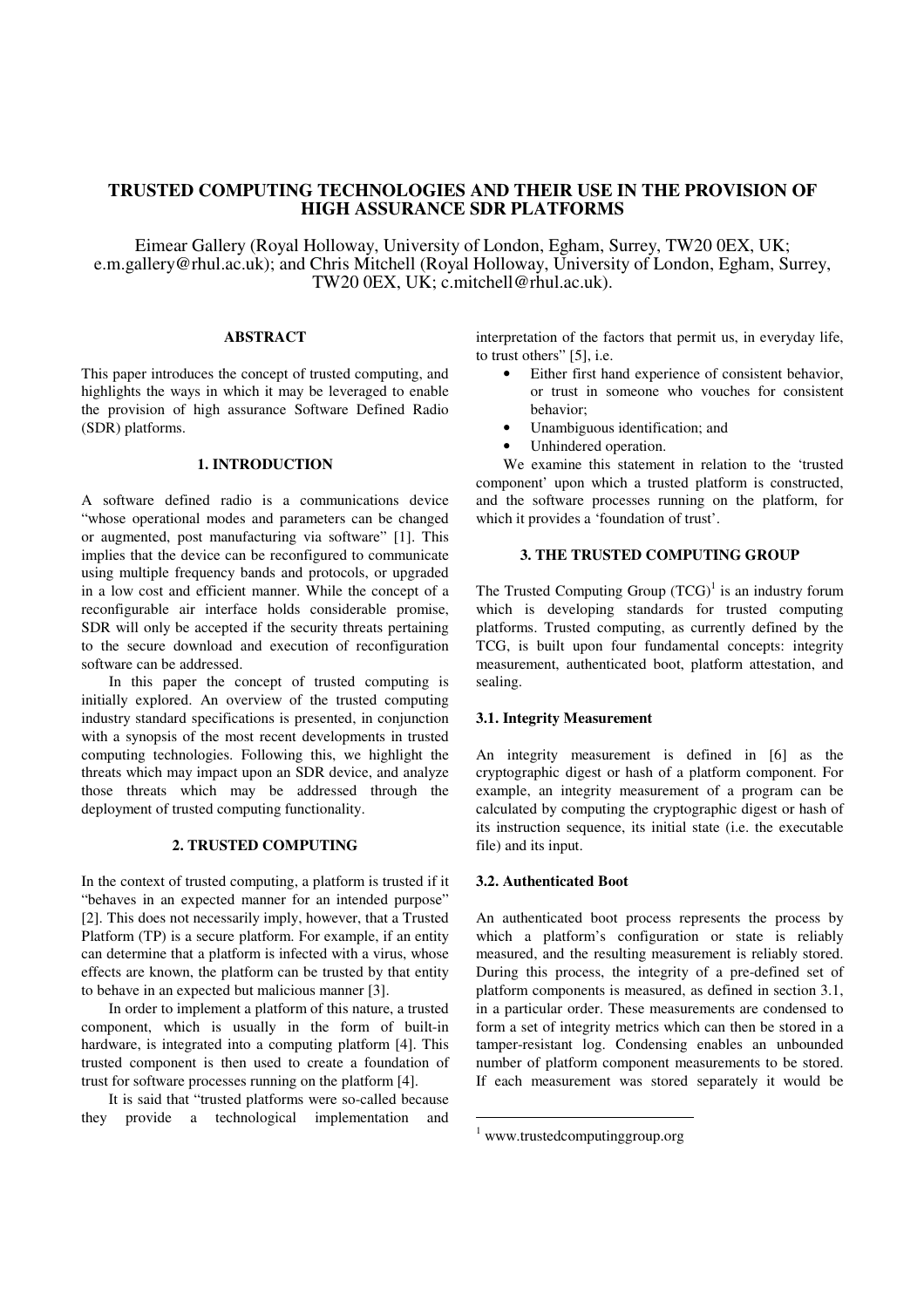difficult to decide on an upper bound on the size of memory required to store them [4]. A record of the platform components which have been measured is also stored on the platform.

### **3.3. Attestation**

Attestation is the process by which a platform can reliably report evidence of its identity and its current state (i.e. the integrity metrics which have been stored to the tamper resistant log, and the record of the platform components which have been measured, as described in section 3.2).

### **3.4. Sealing**

Sealing represents the process of associating data with a set of integrity metrics representing a particular platform configuration, and encrypting it. The data can only be decrypted and released when the state of platform is the same as that indicated by the integrity metrics sealed with the data.

# **4. THE TRUSTED PLATFORM SUBSYSTEM**

As described in section 2, in order to provide the services described above, a 'trusted component' must be integrated into a platform. This trusted component is comprised of three so-called 'roots of trust' – the Root of Trust for Measurement (RTM), the Root of Trust for Storage (RTS), and the Root of Trust for Reporting (RTR). A root of trust is defined as a component that must be unconditionally trusted for the platform to be trusted [2].

## **4.1. The RTM**

The RTM is an engine capable of measuring at least one platform component, and hence providing an integrity measurement, as described in section 3.1. The RTM is typically implemented as the normal platform engine controlled by a particular instruction set (the so-called 'Core Root of Trust for Measurement' (CRTM)). On a PC, the CRTM may be contained within the BIOS or the BIOS Boot Block (BBB), and is executed by the platform when it is acting as the RTM. It is required by the TCG that the CRTM is protected against software attack: the CRTM must be immutable, as defined by the TCG, meaning that its replacement or modification must be under the control of the host platform manufacturer alone [7]. It is also preferably that the CRTM be physically tamper-evident [4].

# **4.2. The RTS and RTR**

The RTS is a collection of capabilities which must be trusted if storage of data inside a platform is to be trusted [4]. The

RTS is capable of maintaining an accurate summary of integrity measurements made by the RTM, i.e. condensing integrity measurements and storing the resulting integrity metrics, as described in section 3.2. The RTS also provides integrity and confidentiality protection to data and enables sealing. In conjunction with the RTM and RTS, an additional root of trust is necessary for the implementation of platform attestation, namely the RTR. The RTR is a collection of capabilities that must be trusted if reports of integrity metrics are to be trusted (platform attestation) [4].

The RTR and the RTS constitute the minimum functionality that should be provided by a Trusted Platform Module (TPM) [9-11]. A TPM is generally implemented as a chip which must be uniquely bound to a platform. In order to support RTS and RTR functionality, a TPM incorporates various functional components such as: I/O; non-volatile and volatile memory; a minimum of 16 Platform Configuration Registers (PCRs), which are used by the RTS to store the platform's integrity metrics; a random number generator; a hash engine; key generation capabilities; an asymmetric encryption and digital signature engine; and an execution engine. The TPM must be protected completely against software attack, i.e. the RTS and RTR (i.e. the TPM) must be immutable, which implies that the replacement or modification of RTS and RTR code must be under the control of the TPM manufacturer alone. The TPM is required to provide a limited degree of protection against physical attack (tamper-evidence) [4].

## **5. TP SUBSYSTEM FUNCTIONALITY**

We now examine how the services described in section 3 are provided by the RTM, RTS and RTR.

## **5.1. The Authenticated Boot Process**

An authenticated boot process enables the state of a platform to be measured and recorded so that it can be reported to a challenger of the platform, as described in section 3.3. A simplified authenticated boot process may proceed as follows, where we assume that the CRTM is part of the BBB. The CRTM measures itself and the rest of the BIOS (i.e. the POST BIOS). The computed measurements are then passed to the RTS which condenses them and stores the resulting integrity metric to the first of the 16 PCRs (PCR-0). Control is then passed to the POST BIOS which measures the host platform configuration, the option ROM code and configuration, and the Operating System (OS) loader. The computed measurements are passed to the RTS, which condenses them and stores the resulting integrity metrics to PCRs 1-5. Control is then passed to the OS loader which measures the OS. This process of measuring, condensing, storing, and handing-off, continues until the platform's configuration has been measured and stored. The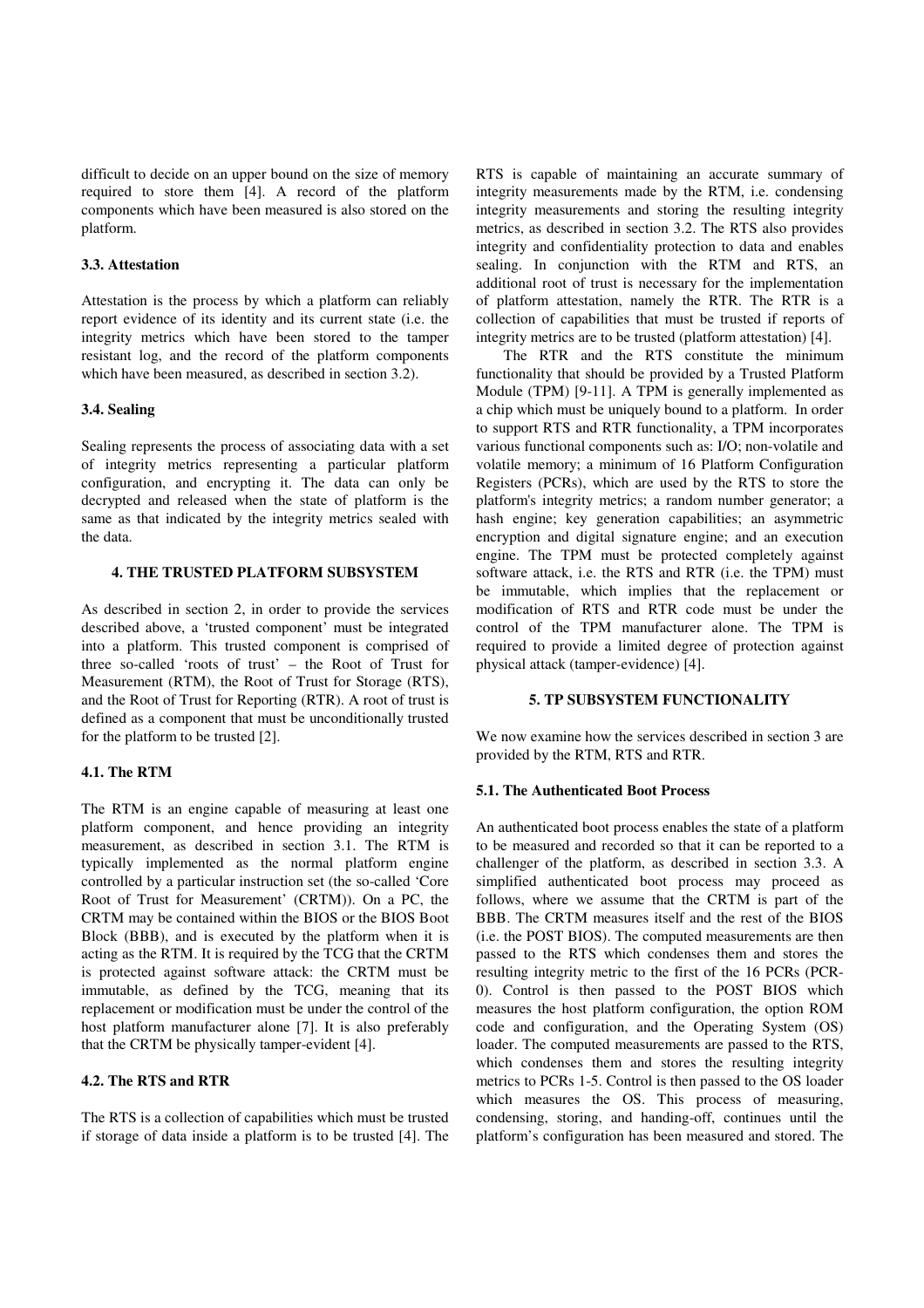exact measurement process is dependent on the platform; for example, the TCG specifications detail authenticated boot processes for a platform which has a 32-bit PC architecture BIOS, [7] and for an Extensible Firmware Interface platform [8].

### **5.2. The TPM Protected Storage Functionality**

The TPM protected storage functionality, which incorporates its sealing capability, was designed so that an unbounded number of secrets/data could be confidentiality and integrity protected on a TP. Asymmetric cryptography is used to confidentiality-protect data.

Protected storage also provides implicit integrity protection of data objects. Data can be associated with a string of 20 bytes of authorization data before it is encrypted. If data decryption is requested, the authorization data must be submitted to the TPM. The submitted data is compared to the authorization data in the decrypted string, and the decrypted data object is only released if the values match. If the encrypted object has been tampered with, after decryption the authorization data will most likely have been corrupted (because of the method of encryption employed) and access will not be granted even to an entity which has submitted the correct authorization data. Functionality to control how data is used on its release, or to protect data from deletion, is not provided.

The TPM protected storage functionality incorporates an asymmetric key generation capability. This capability enables the generation of key pairs, where the private keys from these pairs can only be used on the TPM on which they were generated, and/or can only be used if the TPM host platform is in a specified state. These private keys are never exposed outside the TPM in the clear. The TPM enables the encryption of keys or data external to the TPM so that they can only be decrypted on a particular TPM; it also enables the encryption of keys or data external to the TPM so that they can only be decrypted by a particular TPM when the TPM host platform is in a particular state. Finally, sealing is provided, i.e. the association of data with a particular platform configuration (i.e. a set of integrity metrics) and its encryption by a particular TPM. The sealed data can only be decrypted by the same TPM and will only be released if the TPM host platform is in the specified state.

### **5.2. Platform Attestation**

Platform attestation enables a TPM to reliably report information about its identity and the current state of the TPM host platform. Each TPM is associated with a unique asymmetric key pair called an endorsement key pair, and a set of credentials. A trusted platform management entity (which is generally the TPM manufacturer) attests to the fact that the TPM is indeed genuine by digitally signing an endorsement credential, which binds the public endorsement key to a TPM description. Conformance credentials may be issued by laboratories: these attest that a particular type of TPM, associated components such as a CRTM, the connection of a CRTM to a motherboard, and the connection of a TPM to a motherboard, conform to TCG specifications. A platform entity (usually the platform manufacturer) offers assurance in the form of a platform credential that a particular platform is an instantiation of a TP. In order to create a platform credential, a platform entity must examine the endorsement credential of the TPM, the conformance credentials relevant to the TP, and the platform to be certified.

Since a TPM can be uniquely identified by its endorsement key pair, this key pair is not routinely used by a platform, ensuring that the activities of a TP cannot be tracked. Instead, an arbitrary number of pseudonyms in the form of attestation identity key (AIK) pairs can be generated by a TPM and associated with a TP. Privacy-Certification Authorities (P-CAs) enable attestation identity public keys to be associated with TPs through the generation of AIK credentials. Once a platform has requested an AIK credential from a specified P-CA, the P-CA verifies all the TP credentials, as described above, to ensure that the TP is genuine, and then creates (signs) an AIK credential which binds the public AIK to a generic description of the TP. The private AIK is used by the TPM during platform attestation.

Platform attestation is a process by which a platform signs a nonce (sent by a challenger of the platform) in conjunction with integrity metrics reflecting the current state of the platform, using one of its private AIKs. This signed bundle is returned to the challenger with the record of the platform components which are reflected in the integrity metrics, together with the appropriate AIK credential. The challenger then uses this information to determine whether it is:

- 1. Safe to trust the TP from which the statement has originated;
- 2. Safe to trust (part of) the software environment running on the platform.

## **6. TRUST**

We now evaluate the factors which make it safe to trust a TP and (part of) the software environment running on the platform. It is safe for the challenger to trust a TP on validation of two elements.

• An AIK credential, in which a trusted entity vouches for the consistent behavior of the TP, i.e. that the CRTM and TPM comply with TCG specifications. If the CRTM and TPM comply with the TCG specifications, this also implies that both the CRTM and TPM are immutable and tamper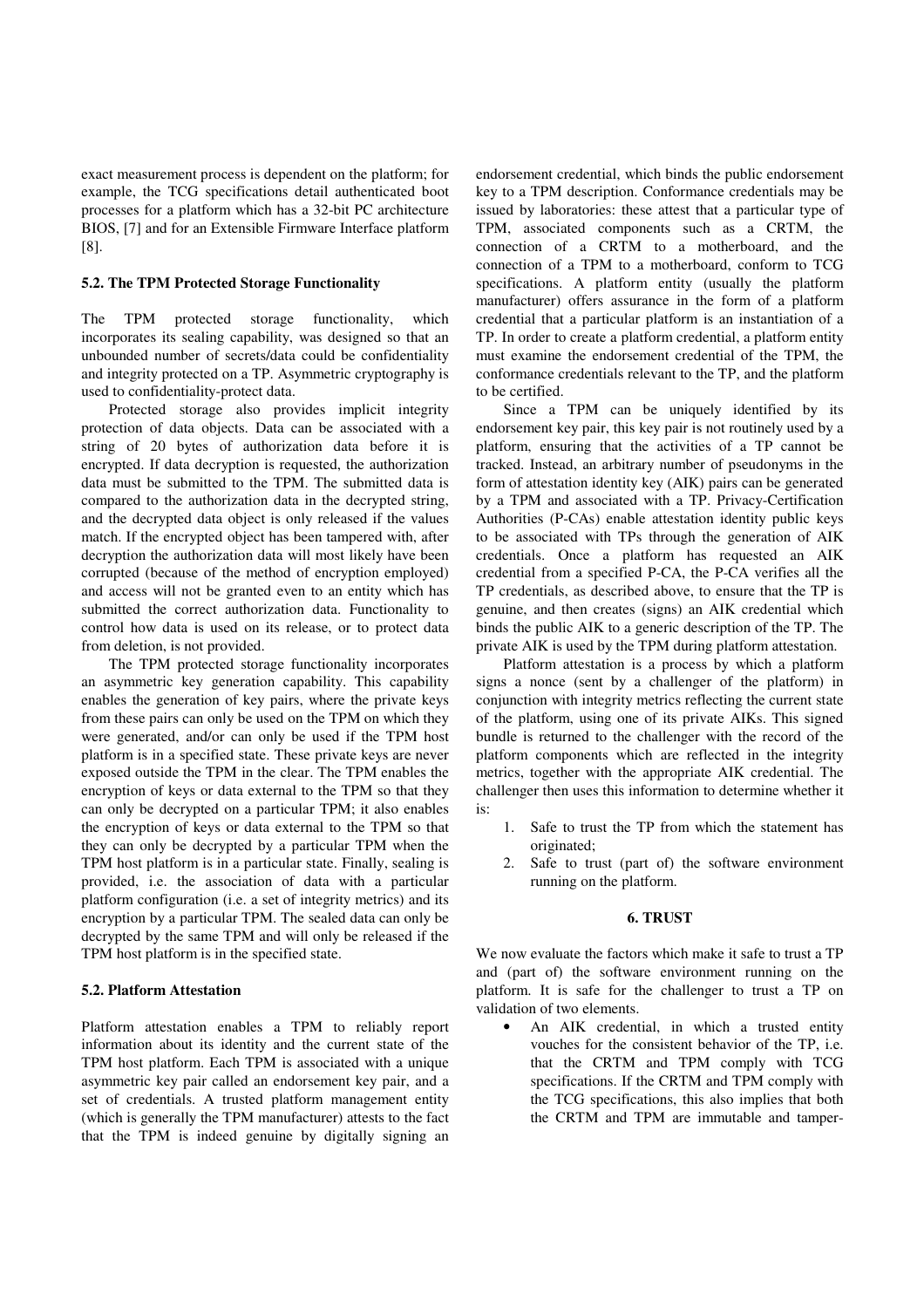evident and can therefore be trusted to operate unhindered.

The signature of the TPM generated using its private AIK, which serves to unambiguously identify a TP.

It is only safe to trust (part of) the software environment of the platform which has been attested to after examining two elements.

- The signed integrity metrics reported by the TP. which enable the challenger to verify (part of) the platform's software environment.
- The expected integrity measurements of each platform component, which can be extracted from the component's validation certificate. A validation certificate gives the expected integrity measurement of a component if it is behaving as intended. These measurements are then condensed and compared to the integrity metrics attested to by the TP and received by the challenger. The reported identity of (part of) the TP's software environment can thence be validated. After validation, (part of) the TP's software environment can be unambiguously identified.

In order to ensure software can operate unhindered, the definition of what constitutes trusted computing functionality, as defined by the TCG, must be revised and extended to incorporate concepts such as software isolation or protected software execution.

# **7. ISOLATED EXECUTION ENVIRONMENTS**

Isolation enables the unhindered execution of software [5]. In addition to the services provided by the TCG and described above, an isolated execution environment should provide the following services to hosted software [6].

- Protection from external interference.
- Observation of the computations and data of a program running within an isolated environment only via controlled inter-process communication.
- Secure communication between programs running in independent execution environments.
- A trusted channel between an input/output device and a program running in an isolated environment.

In order to provide software isolation and the services described, an isolation layer or virtual machine monitor can be deployed on the platform. Such a mechanism is not defined by the TCG. An isolation layer may be implemented using a number of approaches, as described below. Many of these approaches, however, have associated difficulties with respect to assurance, device support, legacy OS compatibility and performance.

# **7.1. OS-Hosted Virtual Machine Monitor**

In the case of an OS-hosted virtual machine monitor, such as VMWare workstation, all guest OSs executing in VMs utilize the host OS device drivers. While this implies that every guest can utilize drivers developed for the host machine, it also means that the isolation layer essentially incorporates the VMM and the host OS, making assurance problematic [6, 13].

## **7.2. Standalone VMM**

In a standalone VMM, such as Terra [14], all devices are virtualized or emulated by the VMM. This means that the VMM must contain a virtual device driver for every supported device. As the set of devices in consumer systems is often large, and as many virtual drivers are complex, the size of the VMM quickly grows at the cost of assurance.

A standalone VMM exposes the original hardware interface to its guests. While this implies that legacy OSs can be supported, it also means that the VMM size is increased due to the complexity involved in virtualizing the x86 CPU instruction set [6].

## **7.3. Para-Virtualization**

Isolation layers using para-virtualization techniques, such as XEN [15], have been designed for efficiency, and try to alleviate the complexity introduced when devices are virtualized. Two common approaches used in order to paravirtualize I/O are as follows [13].

In the first case, an I/O-type-specific API for each device is integrated into the VMM, in conjunction with the device drivers [13]. This approach requires a guest OS to incorporate para-virtualized drivers which enable communication with the VMM APIs rather than the hardware device interfaces. While this gives performance gains over full virtualization, the guest OS must be modified to communicate with the I/O-type-specific APIs.

Alternatively, a service OS, which incorporates the VMM APIs and the device drivers, may execute in parallel to guest OSs, which are modified to incorporate paravirtualized drivers [13]. To enable this approach, devices are exported to the service OS. While this approach means that device drivers do not have to be implemented within the isolation layer, the isolation layer may become open to attack from a guest in control of a direct memory access device which is, by default, given unrestricted access to the full physical address space of the machine.

### **7.4. An Isolation Layer with Hardware Support**

The isolation layer described as part of the NGSCB [6, 16] was designed to take advantage of CPU and chipset extensions in the next generation of hardware. Such extensions are being provided, for example, by Intel's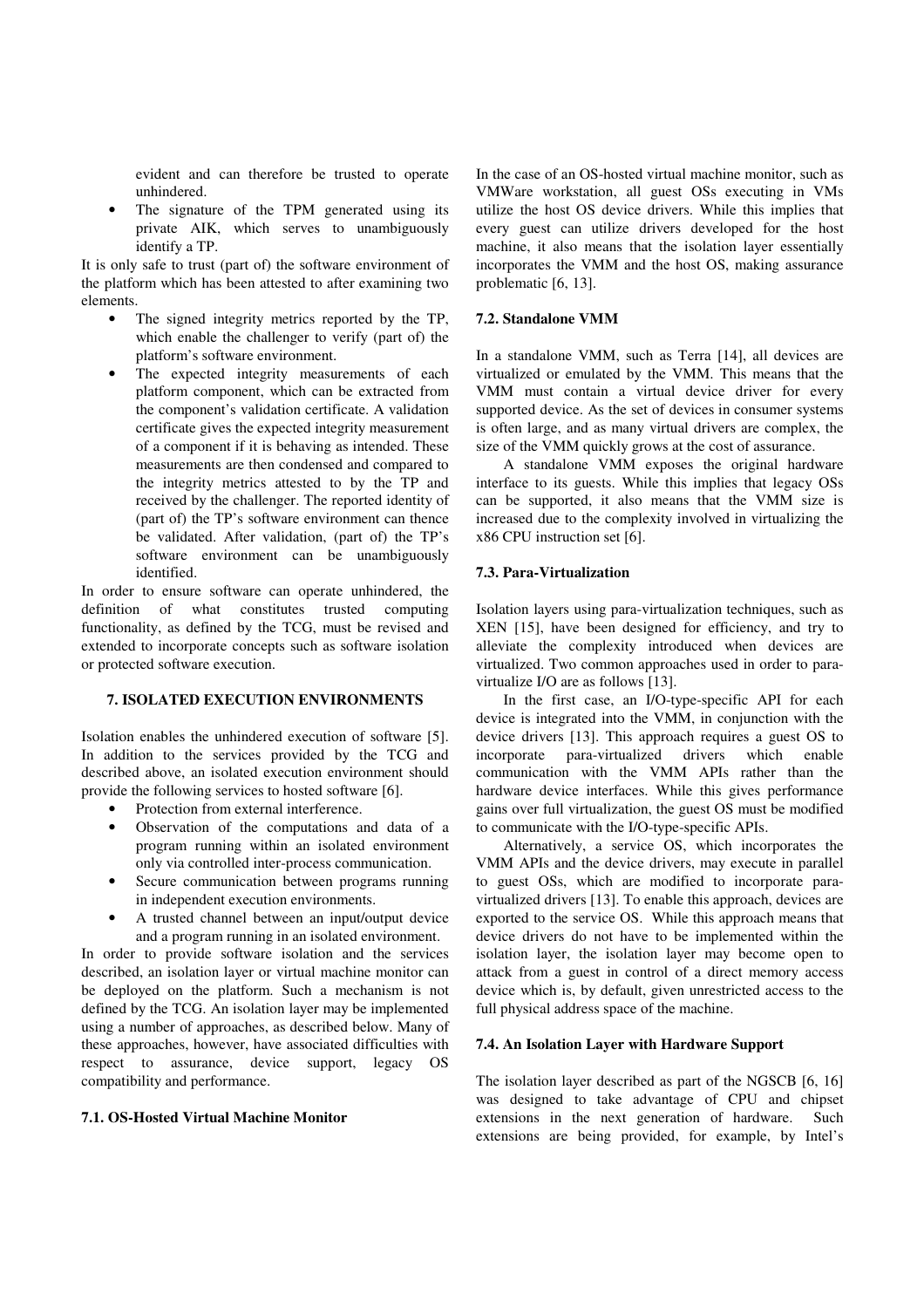LaGrande [3]. The isolation kernel has been designed to execute in a CPU mode more privileged than the existing ring 0, effectively in ring -1, which will be introduced in forthcoming versions of the x86 processors. This enables the isolation layer to operate in ring -1 and all guest OSs to execute in ring 0. Thus, complexity problems which arise when virtualizing the x86 instruction set are avoided [6].

The original hardware interface is exposed to one guest OS [6]. However, rather than necessitating the virtualization of all devices, as a VMM does, devices are exported to guest OSs which contain drivers for the devices they choose to support. Guest operating systems may then efficiently operate directly on the chosen device. This does, however, leave the problem of uncontrolled Direct Memory Access (DMA) devices, which by default have access to all physical memory. In order to prevent DMA devices circumventing virtual memory-based protections provided by the isolation layer, it is necessary for the chipset manufacturers to provide chipset extensions. This enables a DMA policy to be set by the isolation layer which indicates, given the state of the system, if a particular subject (DMA device) has access (read or write) to a specified resource (physical address), [6]. The DMA policy is then read and enforced by hardware, for example the memory controller or bus bridges.

Hardware extensions required in order to facilitate the implementation of the NGSCB isolation layer have been provided as part of Intel's LaGrande [3] and AMD's Presidio initiatives. Both enable the efficient and secure implementation of an isolation layer, as described by Microsoft, through the implementation of CPU and chipset extensions. Both also support the establishment of trusted channels between the input and output devices and programs running within an isolated environment.

## **8. SOFTWARE DEFINED RADIO**

Software defined radio is an important innovation for the communications industry, providing many advantages over a wireless networking infrastructure and terminals that are implemented completely in hardware. Cost reductions may result from the deployment of a generic hardware platform which can be customized using software [17]. The value of terminals is increased as public/private sector radio system sharing becomes possible and as terminals can be upgraded to comply with evolving communications standards. In conjunction with this, SDR enables operation and maintenance cost reductions, as bug fixes may be completed by software download rather than terminal recall.

Re-configurable radios can also be adapted to meet user and/or operator preferences. A terminal can also be reconfigured to efficiently cope with changing network conditions such as utilization, interference or radio channel quality, thereby offering an enhanced user experience [18]. Efficient roaming is also enabled, as air interface and frequency bands can be reconfigured as required.

While there are many advantages associated with the introduction of SDR terminals, if SDR is to be accepted the security threats introduced by reconfigurable terminals must be analyzed, and measures taken to mitigate these threats.

# **9. SDR THREAT ANALYSIS**

The threats which impact upon a reconfigurable SDR device may be categorized as follows:

- Those which impinge on the security of the downloaded reconfiguration software; and
- Those which impinge on host security.

The fundamental threat to the security of the downloaded reconfiguration software is:

• Unauthorized reading of software while in transit between the software provider and the end host, or while in storage or executing on the end host.

This threat may result in an infringement of the intellectual property rights associated with the software. It may also result in unauthorized access to and execution of software.

Fundamental threats to end host security include:

- Malicious or accidental modification or removal of security-critical software while in storage or executing on the end host.
- The download of inappropriate reconfiguration software which does not meet the capability requirements of the SDR device.
- Malicious or accidental modification, addition or removal of downloaded software in development, in transit or while in storage or executing on the end host.

These threats may result in:

- An inoperable device. For example, if a device uses software modulation, an improper change of the modulation format can render the individual device inoperable [19].
- Violation of Radio Frequency (RF) spectrum rights. This may, for example, result in RF interference. If a device can be programmed to transmit on a frequency for which it is not authorized, signals from other nodes, which are authorized to use this frequency, may be jammed [19]. Alternatively, spurious emissions resulting from unauthorized radio spectrum use could violate user safety [20].
- Increased output power. If a device, for example, operates at maximum power, its performance may be increased at the expense of other users in the communications network [19]. This in turn may force other users to use increased power. In this way, the device battery life is severely shortened. If the radiated power is too high, user safety may also be put at risk [20].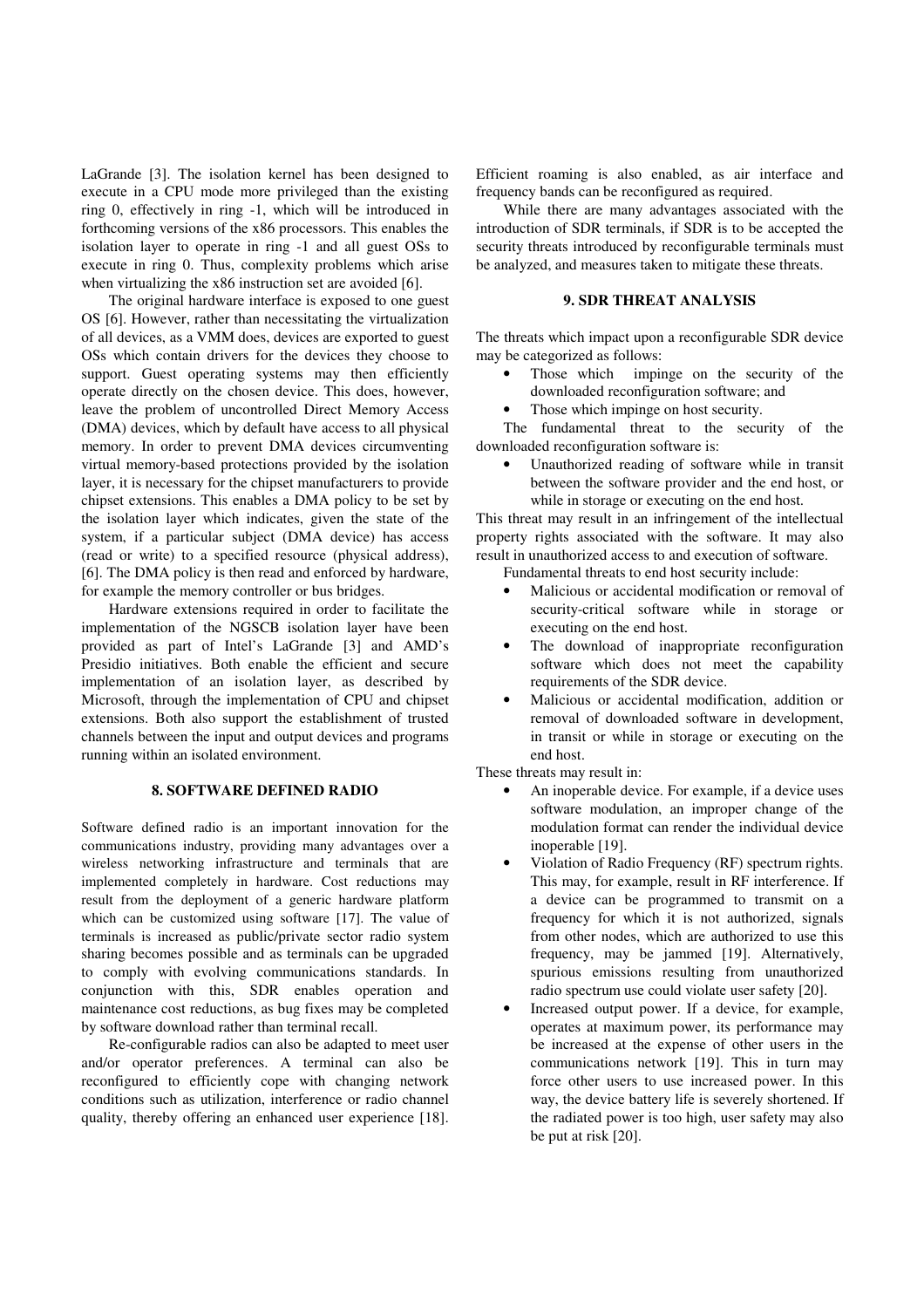• Compromise of user applications and/or data by malicious software.

The threats listed above, and the possible impacts of their exploitation, include those defined by the SDRF security working group in [21].

## **10. ADDRESSING THREATS TO SDR USING TC**

We now investigate some of ways in which trusted computing functionality may be used in order to address the threats outlined above or, failing that, to limit the level to which a threat may be exploited.

### **10.1. Protecting the Reconfiguration Software**

TC mechanisms may be used to confidentiality-protect the reconfiguration software in transit between the software provider and the end host, while in storage or executing on the end host, and to ensure that only the intended recipient device can access the software.

In [22], we describe a software download protocol which leveraged trusted computing functionality, or, more specifically, sealed storage, platform attestation, and isolation techniques. This protocol is now summarized.

Before the required reconfiguration software can be downloaded to a TP, the TPM is used to generate an asymmetric key pair. This key pair is bound to a set of integrity metrics such that the private key can only be utilized by the TPM on which it was generated when the TPM host platform is in the specified state. The public key from this pair, and the integrity metrics with which its private key are associated, are then certified by the TPM using a TP AIK, described in section 5.2, so that the state to which the private key is bound can be shown to the software provider. The certified public key and the corresponding AIK credential are then sent to the software provider.

On receipt of the certified key and the AIK credential, the software provider verifies the TP's AIK credential and the signature of the TPM on the public key and the associated integrity metrics. If these two elements can be verified, and if the software provider considers the platform software state to which the key is bound to be trustworthy, the provider computes a MAC on and encrypts the reconfiguration software, encrypts the symmetric MACing and encryption keys using the public key received from the TP, signs the encrypted symmetric keys using his private signature key, and transmits this data to the TP. The symmetric keys received by the TP, and therefore the reconfiguration software, can only be accessed when the TP is in the state deemed trustworthy by the software provider.

The software provider may require that the integrity metrics to which the private key is bound, represent an isolated execution environment executing on a specified isolation layer, which is turn is supported by a TP which incorporates hardware extensions that enable efficient and secure isolation, as described in section 7. In this way, the confidentiality of the reconfiguration software can be protected in transit between the software provider and the TP, in storage, and while executing on the device. The software provider is also assured that only a specified TP in a particular state can access the software.

Alternatively, if a more traditional mechanism such as SSL/TLS is used in order to provide secure download of the reconfiguration software, TC functionality can be used in order to harden the SSL/TLS implementation. In this case, prior to the completion of any SSL/TLS protocol, the TPM is used in order to generate the client-side (the SDR device) asymmetric key pair for authentication, which is bound to a set of integrity metrics such that the private key can only be utilized by the TPM on which it was generated when the TPM host platform is in the required state. This key is then certified using a TP AIK. Evidence that this SSL/TLS key pair has been generated on, and certified by, a TPM is then provided by a Certification Authority (CA) in an extension of the SDR device's X.509 SSL/TLS certificate.

During an SSL/TLS protocol run between a software provider and the SDR device, the information provided in the extension of the SDR device's X.509 SSL/TLS public key certificate enables a software provider to trust that the SDR device's private SSL/TLS key is held within a TPM, and that the key can only be used when the platform is in a particular state. As above, the software provider may require that the integrity metrics to which the private key is bound, represent an isolated execution environment into which the software will be downloaded and executed. This hardened implementation of SSL/TLS gives the software provider some assurance that the SDR device's SSL/TLS private key is stored securely and cannot been stolen. Evidence of the device's ability to provide an isolated execution environment for the downloaded software can also be demonstrated. This process is described in [23]. The protocol described in [22] has the advantage that less processing is required on the potentially resourceconstrained SDR device in order to complete the download.

### **10.2. Protecting the Host**

#### *10.2.1. Security-Critical Software*

While the integrity of security-critical software while in storage cannot be ensured using TC functionality, TC mechanisms may be utilized to help detect its malicious or accidental modification or removal.

A secure boot process can be used to ensure that a set of security-critical platform components boot into the required state. Secure boot is not currently enabled by the TCG TPM main specifications. However, much work on secure boot has been conducted independently of the TCG, including by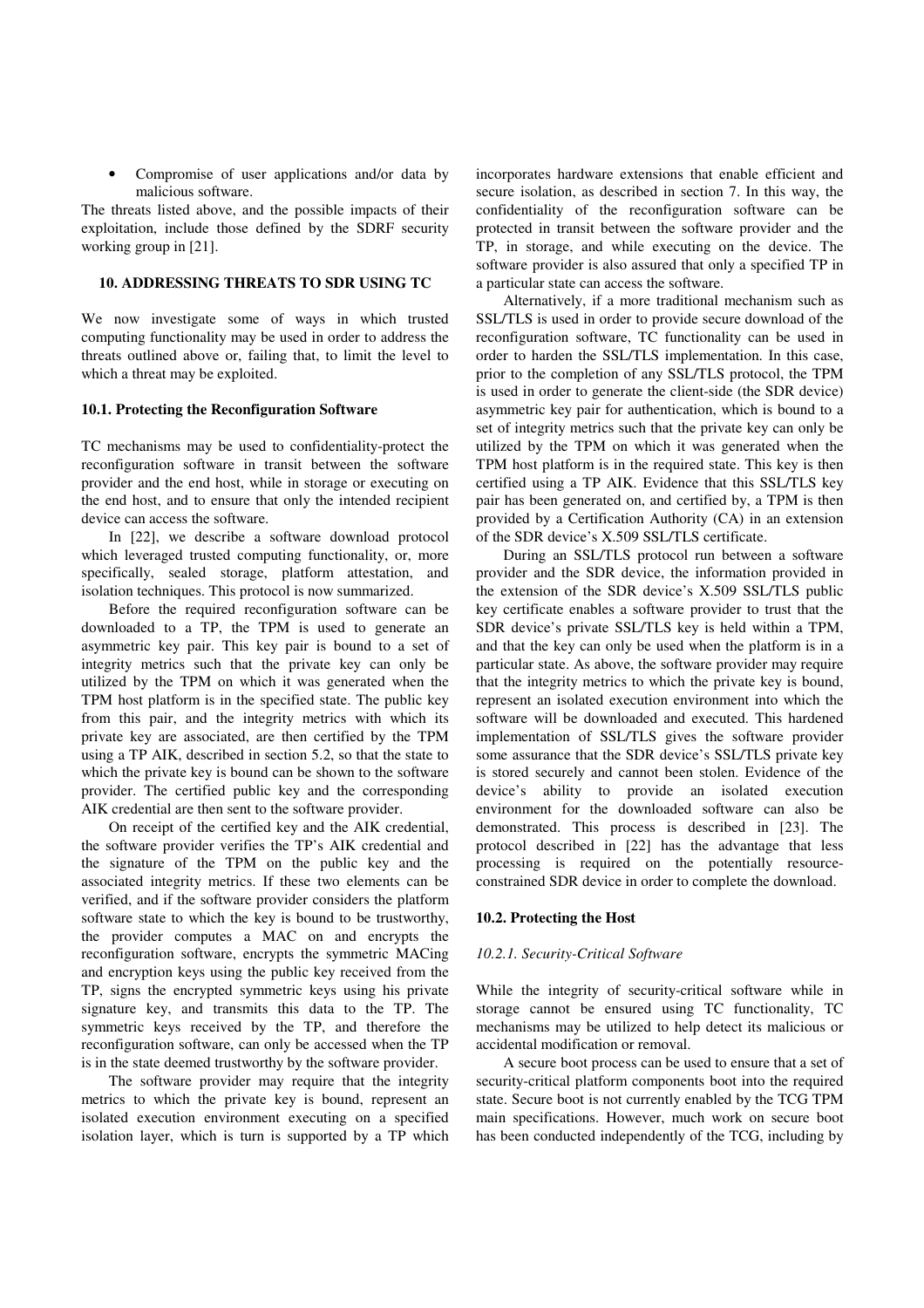Tygar and Yee [24], Clark [25], Arbaugh, Farber and Smith [26] and Itoi and Arbaugh [27]. Each of these papers describe a similar process, in which the integrity of a predefined set of system components is measured, as described in section 3.1, and these measurements then compared against a set of expected measurements which must be securely stored and accessed by the platform during the boot process. If, at any stage during the boot process, the removal or modification of a platform component is detected, the boot process is aborted. While a secure boot process is not specified in the TPM specification set, the TCG mobile phone working group has recently released a specification for a Mobile TPM which enables a secure boot process [28].

TC functionality also enables the isolation of securitycritical software in a secure execution environment so that it cannot be observed or modified when executing by software executing in parallel insecure execution environment.

### *10.2.2. Reconfiguration (Radio) Software*

A capability exchange must be completed by the network and the SDR prior to software download to ensure that the appropriate software entities and parameter sets are selected for a particular SDR device, [29]. The use of platform attestation, as described in section 3.2, could be used to ensure that the reports sent by the device are accurate.

TC cannot prevent denial of service attacks resulting from the removal/deletion of the downloaded radio software, either in development, or in transit between the software provider and the host or in storage on the host. While TC functionality cannot prevent the malicious or accidental modification or addition of downloaded software in development or in transit, in the advent of malicious or buggy software being downloaded to and executed on a device, there are a number of ways in which TC can lessen the impact of the exploitation of this threat.

If the downloaded software is isolated in its own execution environment, as described in section 7, then any malicious behavior can be controlled and its effects limited.

If sealed storage is utilized by the end user to protect their private data (e.g., credit card numbers), then the impact of malicious software may be lessened, as it cannot gain access to security sensitive data which has been protected.

On reconnection to a commercial network, a trusted SDR device could be required to attest to its state so that a decision can be made as to whether the device should be authorized to access the network. Building upon basic attestation, as described in section 3.2, the specifications of the TCG Trusted Network Connect work group describe a process which may be completed in order to ensure that devices connecting to a network are in a trustworthy state. This 3-stage process involves:

Assessment (is the platform in a trustworthy state?);

- Isolation (of the device if its state is not considered trustworthy by the network); and
- Remediation (where the state of the device can be updated/modified as required) [30].

Process isolation may be utilized in order to ensure that the downloaded radio software can execute unhindered.

### **11. CONCLUSIONS**

In this paper we have introduced the concept of trusted computing. Following a brief overview of the threats introduced by the deployment of re-configurable terminals we highlighted some of ways in which TC functionality may be used in order to mitigate, or lessen the impact of, these threats. While trusted computing is not a panacea to the plethora of security threats pertaining to the secure download and execution of reconfiguration software, it enables us to address a significant number of them, either through threat mitigation or through threat impact reduction.

## **12. REFERENCES**

- [1] Software Defined Radio Forum (SDRF), Overview and Definition of Software Download for RF Reconfiguration, SDRF Archived Approved Document, DL-DFN Document SDRF-02-A-0002-V.0.0, 27th August 2002.
- [2] Trusted Computing Group (TCG), "TCG Specification Architecture Overview", TCG Specification Version 1.2, The Trusted Computing Group, Portland, Oregon, USA, April 2003.
- [3] D. Grawrock, The Intel Safer Computing Initiative Building Blocks for Trusted Computing, Intel Press, Oregon, USA, 2006.
- [4] B. Balacheff, L. Chen, S. Pearson, D. Plaquin, and G. Proudler, Trusted Computing Platforms: TCPA Technology in Context, Prentice Hall, Upper Saddle River, New Jersey, USA, 2003.
- [5] G.J. Proudler, "Concepts of Trusted Computing", In C.J. Mitchell, editor, Trusted Computing, IEE Professional Applications of Computing Series 6, chapter 2, pages 11-28, The Institute of Electrical Engineers (IEE), London, UK, 2005.
- [6] M. Peinado, P. England and Y. Chen, "An Overview of NGSCB", In C.J. Mitchell, editor, Trusted Computing, IEE Professional Applications of Computing Series 6, chapter 4, pages 115-144, The Institute of Electrical Engineers (IEE), London, UK, 2005.
- [7] Trusted Computing Group (TCG), "TCG PC Client Specific Implementation Specification for Conventional BIOS - for TPM Family 1.2; Level 2", TCG Specification Version 1.2 Final Revision 1.00, The Trusted Computing Group, Portland, Oregon, USA, July 2005.
- [8] Trusted Computing Group (TCG), "TCG EFI Platform for TPM Family 1.1 or 1.2", TCG Specification Version 1.2 Final Revision 1.00, The Trusted Computing Group, Portland, Oregon, USA, June 2006.
- [9] Trusted Computing Group (TCG), TPM Main, Part 1 Design Principles, TCG Specification Version 1.2 Revision 94, The Trusted Computing Group, Portland, Oregon, USA, March 2006.